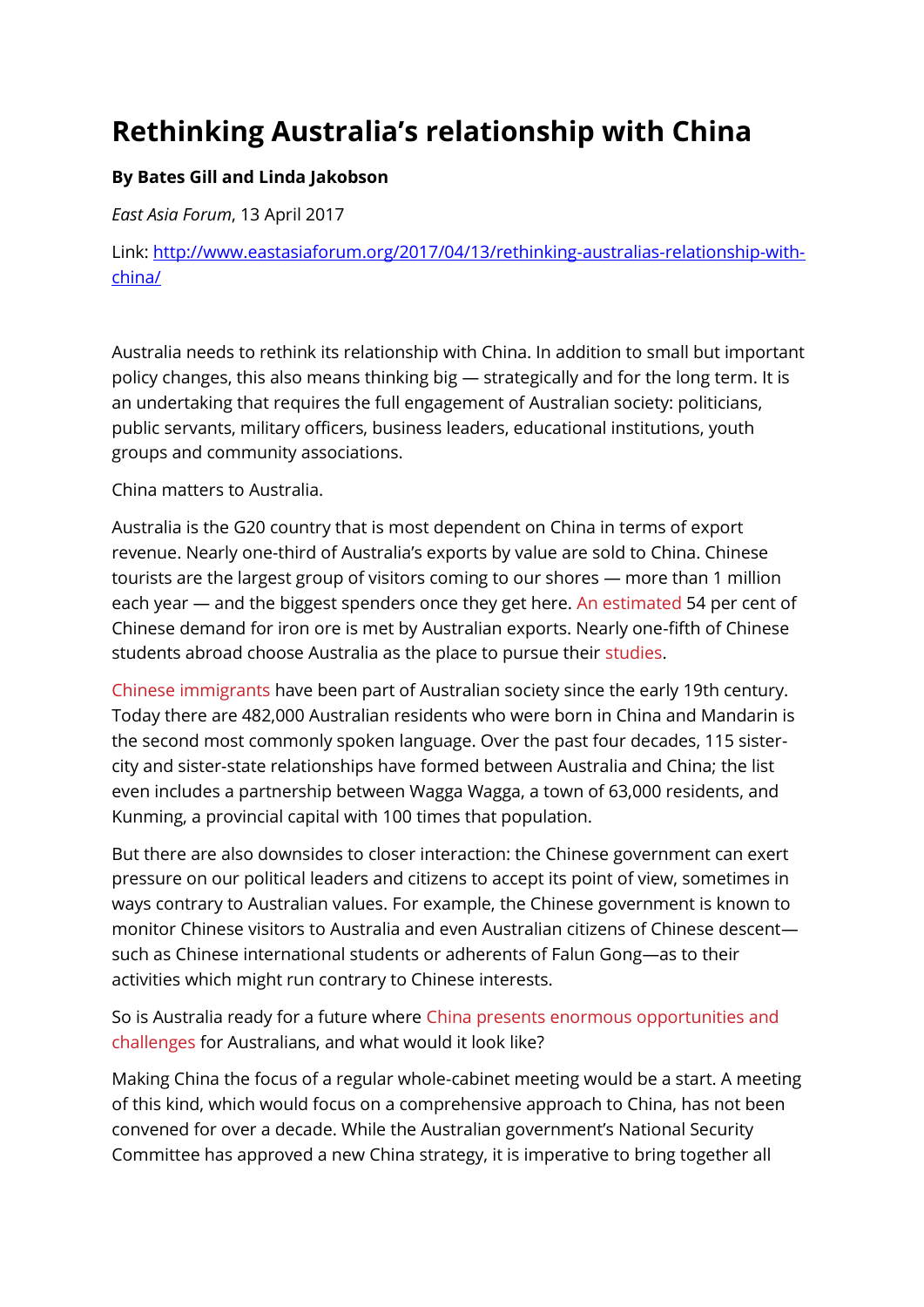federal ministers together to exclusively discuss China. Key federal government department secretaries, in turn, should regularly focus on China.

Second, Australian businesses and state and federal governments should jointly support the establishment of a long-term, extensive exchange program for the next generation of Australian and Chinese rising stars. Australian participants should be senior state and federal officials, promising backbenchers and future CEOs, among others. China's participants should include vice-governors and provincial deputy party secretaries, deputy mayors of major Chinese cities and future business leaders.

An intensive exchange program would provide firsthand experience of both countries' political and economic landscapes and create professional networks and personal friendships. For Australians, it will mean interacting with men and women who will rise to paramount positions of power in China in the next 10 years. It is in Australia's interests that at least one of China's top leaders in 2027 has an intimate knowledge of Australia.

Third, Australia needs a peak national body with a mandate to advance the Australia– China relationship as it enters an unpredictable and challenging era. This organisation should serve as an honest broker and a reliable safety net, even when inevitable tensions put enormous pressure on the relationship. With people-to-people ties as its focus, its activities should include a national lecture series, workshops, retreats and educational programs in Australia and China. It should draw together the experience and knowledge of the innumerable Australians and Chinese who have created the remarkable dynamic between the two countries over the years.

Such an organisation would be useful to Australia because it would offer a trusted yet unofficial forum where visiting Chinese leaders could engage with Australian experts and the broader public. It could even assume responsibility for the Australia–China High Level Dialogue and other fora to ensure frank discussions in an informal setting. Its funding should derive from both government and private sources. Strong statutory regulations and a mandate for autonomy should be implemented to keep this body independent of either government.

Fourth, Asian literacy needs to be institutionalised. Learning about Asian cultures and societies should be made compulsory as soon as Australians start school. This initiative is not merely about learning Asian languages — though this is a critical component. Rather, this big idea aims for every Australian child and young adult, regardless of their talents and particular path, to gain a deeper knowledge of the cultures and societies in Asia — Australia's home region. An Asian literacy course should also be compulsory for all university undergraduate students.

This will prepare Australians for a future in which Asia, particularly China, will be of overwhelming significance. It could also counter potential xenophobia and racism that is grounded in ignorance.